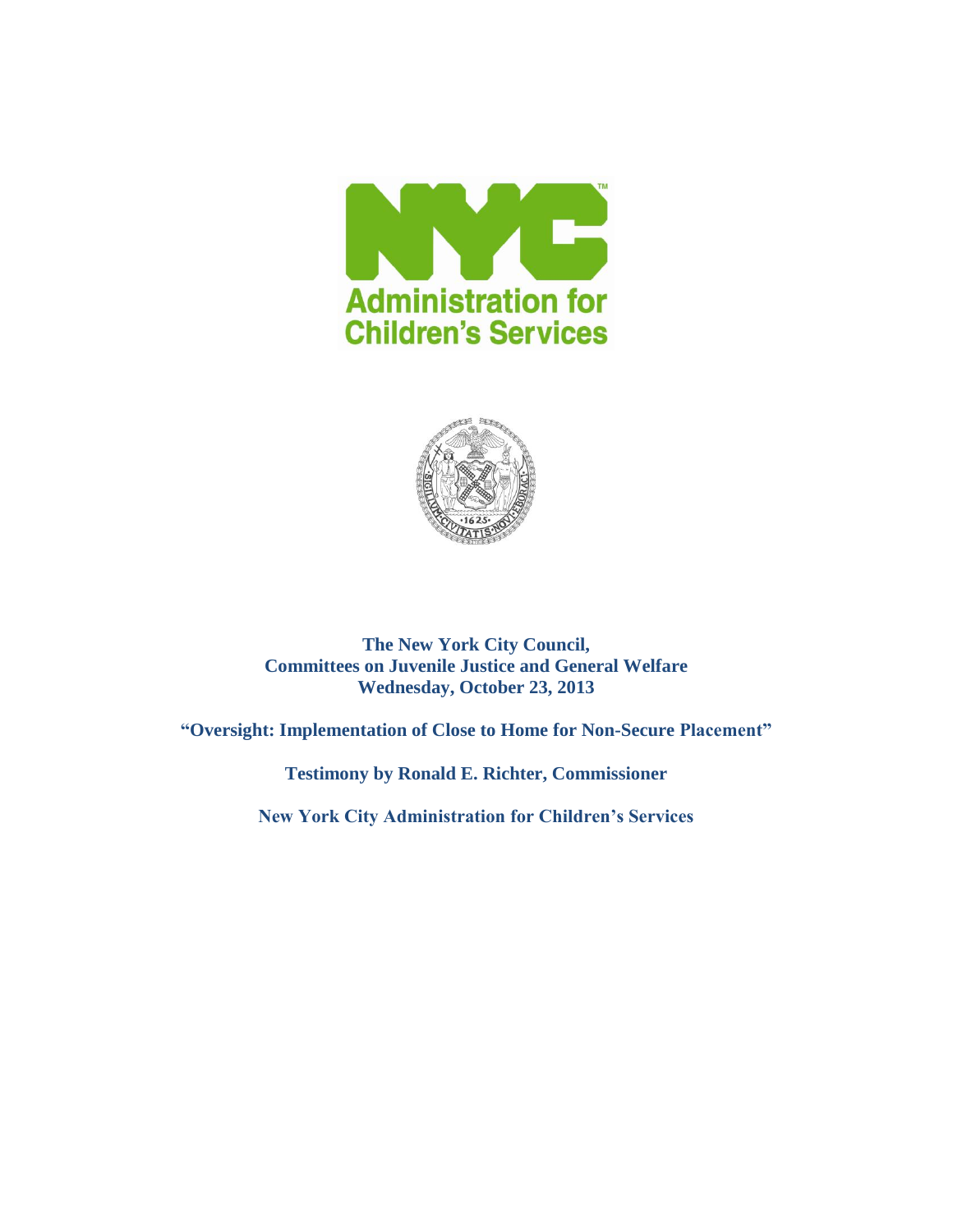Good morning Chairs Gonzalez and Palma and to all of the members of the Juvenile Justice and General Welfare Committees. I am honored to be here to testify regarding New York City's implementation of the first phase of Close to Home, an extraordinary juvenile justice reform unique in the City and State's history. This morning, I will share with you our accomplishments over the past year, as well as some of the lessons that we have learned during the first year of Close to Home.

# **Close to Home Overview**

One of the goals of Close to Home is to keep young people who are placed by the New York City Family Court near their families and home communities. Previously, young people who had been adjudicated as juvenile delinquents were placed in facilities hundreds of miles away, where it was difficult for them to visit with their families, remain connected to their communities, or earn school credits. New York City is committed to providing these young people with a comprehensive rehabilitative program, while remaining attentive and committed to maintaining public safety. Under Close to Home, young people are placed in or near the five boroughs, and close to resources that can support their treatment and safe re-integration into their local communities.

New York City is implementing Close to Home in two phases. In Phase I, ACS assumed responsibility for non-secure placement residences and in Phase II, ACS will assume responsibility for limited-secure placement residences. The focus of my testimony this morning will be on Phase I, but I will provide a brief overview of our progress related to Limited Secure Placement as well.

# **Non-Secure Placement**

For the past year, ACS has been collaborating with nine local non-profit agencies – many of which are represented here today – to implement Non-Secure Placement. Since September 2012, ACS and our partner agencies have provided NSP services at thirty small residential sites, to over 560 young people. Close to 200 youth have successfully completed their dispositional order, meaning that they have complied with the Family Court Judge's requirements regarding

- 1 -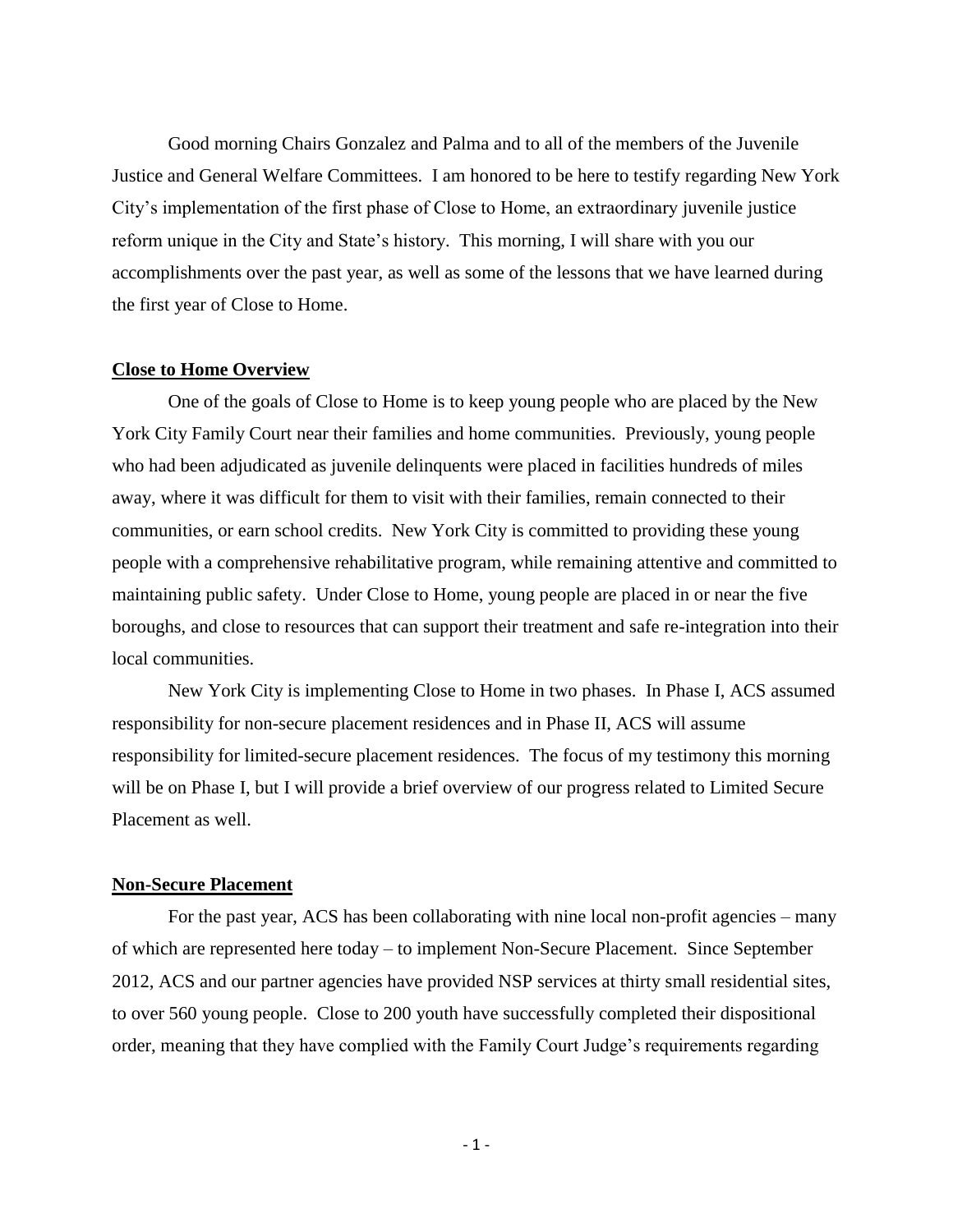residential rehabilitation and aftercare services. Those remaining in the program are in residential care or are receiving aftercare services and supervision.

The vast majority of Close to Home youth have met or exceeded program expectations – building insights, learning new skills, and striving toward individualized treatment goals. They have accomplished all this while respecting the rules of their NSP residences, participating in recreational, cultural, and group activities, and attending school.

We are proud to report the following educational achievements:

- 98% of eligible young people in NSP are earning New York City Department of Education (DOE) credits;
- 91% of the young people who have completed Close to Home have transitioned into DOE schools, which they are attending more regularly now than they did prior to being placed by the Family Court; and
- Half of the eligible Close to Home youth in high school earned at least one semester's worth of credits during the 2012-2013 school year.

Given the multiple challenges that these young people face, we consider these educational achievements especially noteworthy.

One of the cornerstones of Close to Home is that each youth in placement is assigned to an ACS Permanency and Placement Specialist (PPS), whose job includes working with the youth throughout their time in residential placement to identify all of their needs and concerns, working closely with family to ensure a smooth transition home, and building a comprehensive after care plan. One of the unexpected benefits we have seen this past year is that agencies have been hiring staff members from local communities where the youth are from. Youth feel a connection to the staff and are able to open up and work with staff members.

### **Aftercare**

For young people who are placed in non-secure placement, planning for their return to their community begins shortly after they are placed with us. Integration planning into the community is overseen by an ACS case coordinator – the Placement and Permanency Specialist ("PPS") – who collaborates extensively with the provider, family members, and community

- 2 -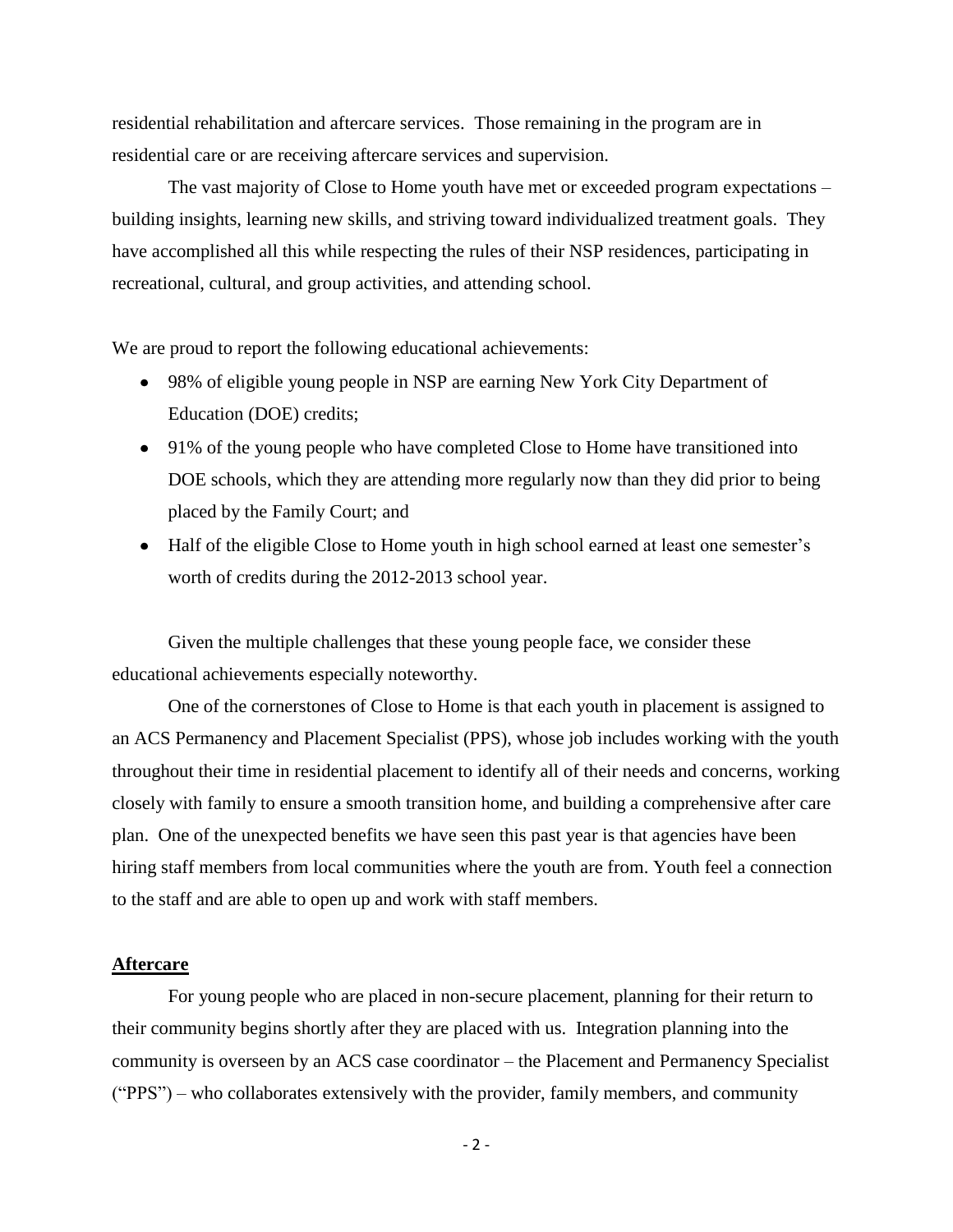supports to develop a comprehensive integration plan for every youth. ACS Community Support Specialists ("CSS"), who assume primary responsibility when young people return to the community, start working with young people and their families approximately two months prior to discharge from residential care.

ACS has contracted with five non-profit agencies to provide general and specialized aftercare services in every borough for young people being discharged from non-secure placement. These agencies include Boys Town, Jewish Board of Family and Children's Services, Children's Aid Society, New Alternatives for Children, and Children's Village. The aftercare system has the capacity to serve 142 youth at any given time, or 426 youth annually. The length of service in all programs is approximately 3-5 months. While the providers use individual approaches, all focus on family engagement and are home-based, meaning that a majority of services take place in a family's home. Caseworkers make frequent contacts with the families and carry small caseloads between 4 – 10 families per worker.

ACS takes our responsibility to promote public safety through ongoing monitoring of youth in the community very seriously. Youth who present higher risk of re-offending are more closely supervised than youth who present lower risks. Closer supervision means more frequent face-to-face check-ins and telephone contacts. Youth who consistently violate conditions of release risk having aftercare status revoked and being returned to residential care.

## **Juvenile Justice Oversight Board**

I would also like to update you on the ways that we are safeguarding the rights and monitoring the quality of life for young people in placement. As we testified in January, before Close to Home, ACS convened a Resident Advocacy Program Committee (RAP-C), which worked with Ombudspeople in our detention facilities, as well as Executive Directors and ACS staff to advocate for the rights of detained youth, enhance accountability, and strengthen services. With the advent of Close to Home, ACS launched the Juvenile Justice Oversight Board or JJOB – to oversee both our juvenile detention and placement systems.

The JJOB is an independent Board comprised of individuals from a range of backgrounds who are knowledgeable about juvenile justice, and are committed to improved outcomes for young people, families, and communities. After conducting broad outreach to recruit diverse and highly qualified individuals, 14 members have been appointed to the Board. Board members are

- 3 -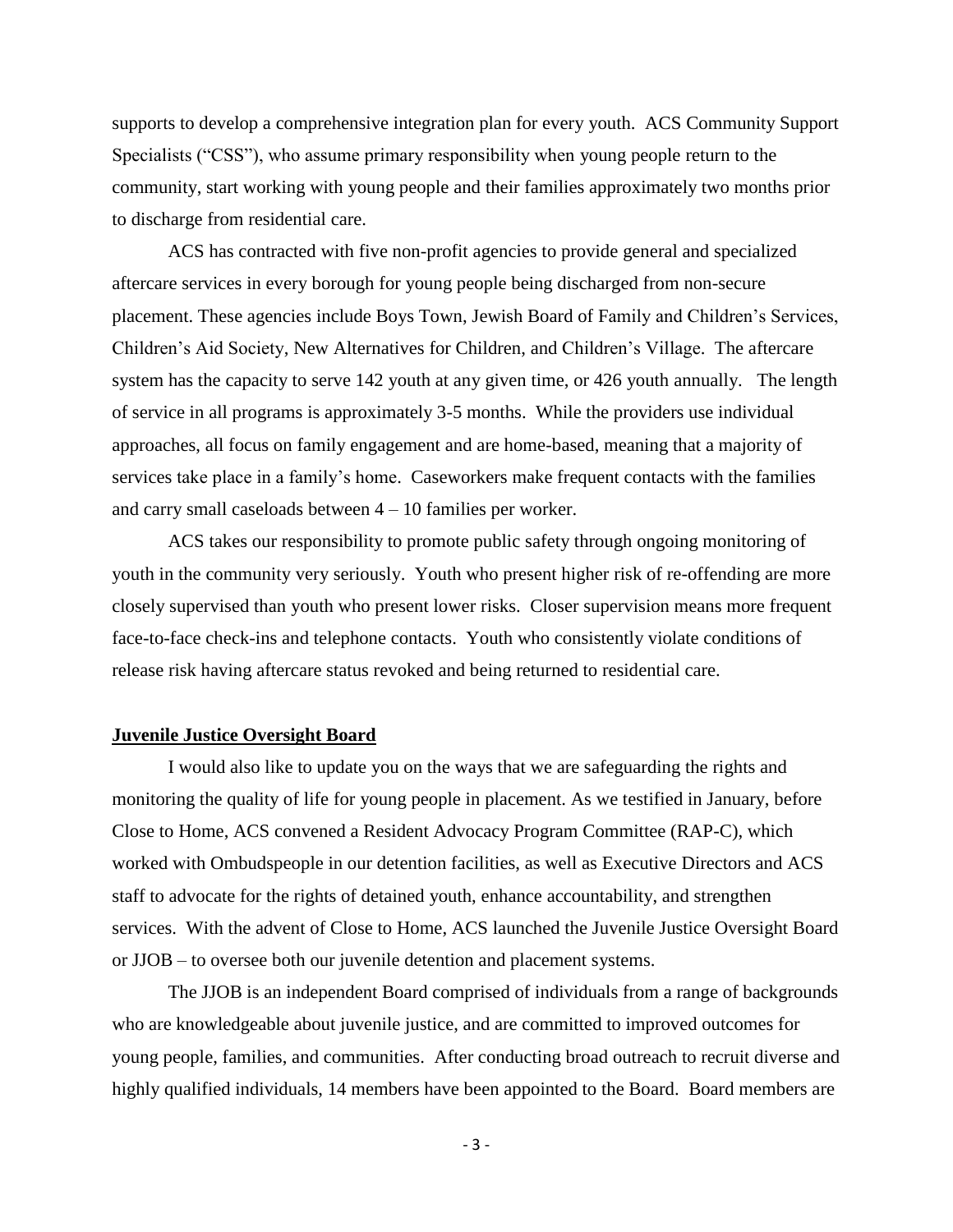knowledgeable about youth in the juvenile justice system, residential care, and the issues they face, with individual expertise in the education, mental health, and/or juvenile justice operations fields. Board representation includes an individual from the Legal Aid Society, former juvenile justice-involved youth, and the parent of a child who has been in the juvenile justice system. Additionally, three of the current Board members served on the Resident Advocacy Program Committee (RAP-C). Board members will have access to these sites to assess the quality and adequacy of services, monitor operational issues of concern, receive analysis of system indicators, and meet with agency officials to discuss findings, recommendations, and resolutions.

The JJOB kickoff meeting was held on September  $23<sup>rd</sup>$  and it was a success –with the diverse group of board members sharing insightful thoughts and ideas with ACS staff. Moving forward, Board members will meet on a quarterly basis.

# **Decrease in AWOL Rates**

A small subset of Close to Home youth have had difficulty complying with their NSP program requirements and have left their residences without permission. ACS has been working closely with provider agencies, the Office of Court Administration, as well as with our other City and State partners, to address this issue. Our redoubled efforts – including establishing AWOL notification process which has led to significant progress and collaborating in a working group with NYPD to discuss additional efforts to locate young people who have left the facility. During the past six months, the number of young people leaving placement for more than 24 hours without permission has declined significantly. In May, the rate of young people leaving was 27% and by September, it had dropped to 10%, representing a 57% decrease in just three months.

# **Juvenile Arrests**

Even as New York City implements unprecedented juvenile justice reforms, arrests of young people continue to decline. In the first six months of 2013, the number of juvenile arrests in the City dropped 30% compared with the same period in 2012. Between 2006 and 2012, juvenile arrests for major felonies decreased by 27%, showing a significant downward trend over an extended period of time.

- 4 -